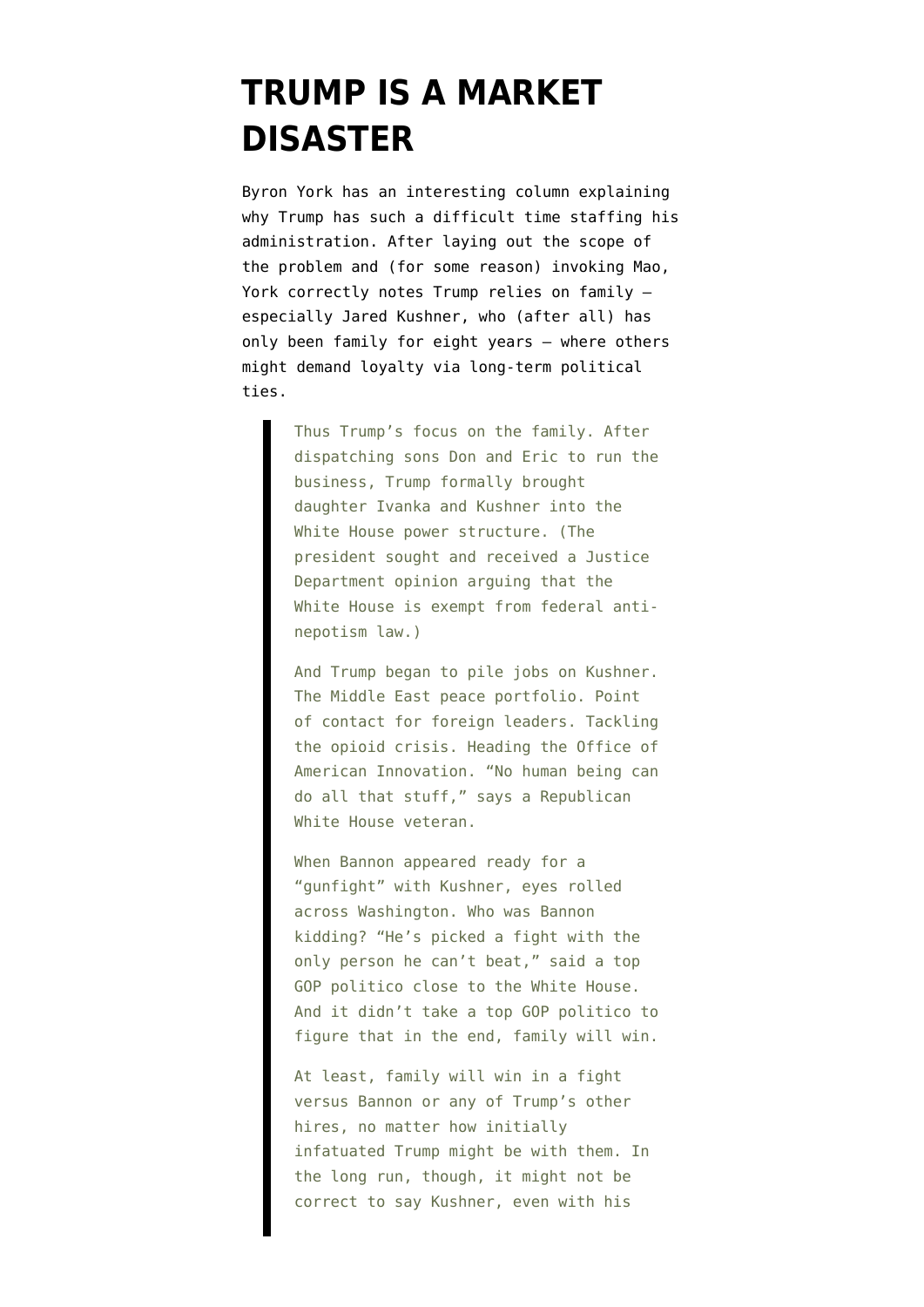special place as the husband of Trump's favorite daughter, cannot be fired. It might be more accurate to say he will be the last fired.

But even in a column that ends up there, at the family, York makes this error:

> Trump's way of running his business, *even though it made him a billionaire*, was small in scale — in his Trump Tower office, he relied heavily on a tight circle of people who were either related to him or had been with him for a very long time. [my emphasis]

Trump's way of business didn't make him a billionaire. On the contrary, Trump has generally [underperformed](http://fortune.com/2015/08/20/donald-trump-index-funds/) both the stock market and what other billionaires — ones more justifiably recognized for their business acumen — have done. What made Trump a billionaire was, in very significant part, nothing more than inheriting a lot of money. That is, what made this man whose overwhelming loyalty in life is to his family was his family. Indeed, some of the other things that have helped him accrue and keep his fortune along the way involve asymmetries like bankruptcy law which actually prevent the market from measuring business success (to the extent it ever actually does that).

Which brings me to this widely-noted point in the [WaPo piece](https://www.washingtonpost.com/politics/inside-bannons-struggle-from-shadow-president-to-trumps-marked-man/2017/04/12/1f5aabc0-1f99-11e7-ad74-3a742a6e93a7_story.html?utm_term=.de6ddda8f2a6) on Bannon's declining influence, the subject of York's piece.

> Trump's three oldest children — Donald Jr., Ivanka and Eric — and Kushner have been frustrated by the impression of chaos inside the White House and feel that their father has not always been served well by his senior staff, according to people with knowledge of their sentiments. The Trump heirs are interested in any changes that might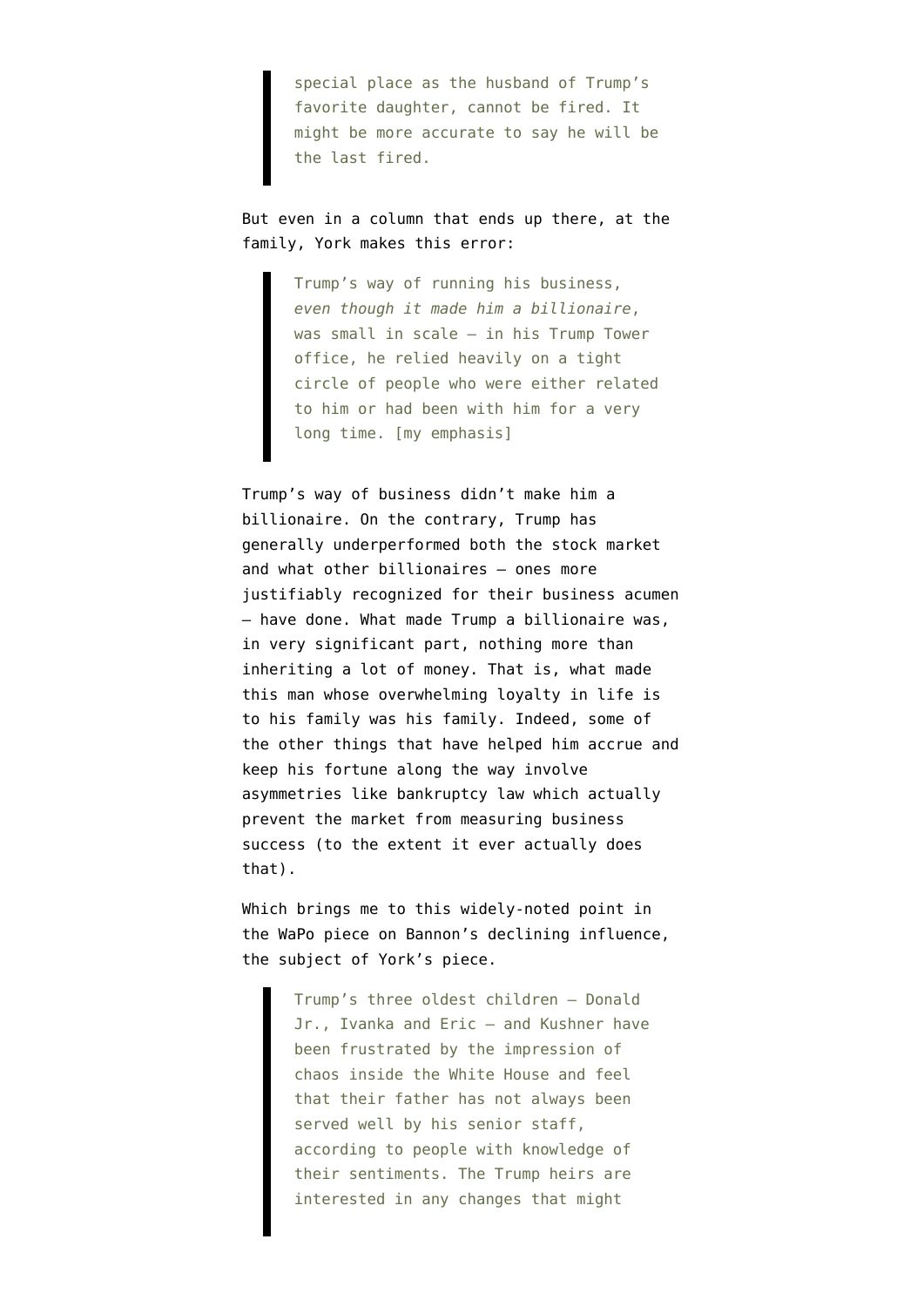help resuscitate the presidency and preserve the family's name at a time when they are trying to expand the Trump Organization's portfolio of hotels.

The kids are intervening not because Ivanka looked at dying Syrian children and wept, but because Trump's failure as president threatens to ruin the family brand, the one thing they've got.

I actually predicted this some time ago: Ivanka, especially, would intervene to fix things when it became clear Trump's disastrous presidency was hurting the family.

I raise this to point out something else, beyond that we should be appealing to Trump's brand if we want him to change.

It's that, for a businessman, Trump has a remarkably bad idea how markets work, because he has long defied them. So it's not surprising that he embraces policies — his immigration policy is a mixed bag, but it does relate to markets, and his drug war and "school choice" policies are actually anti-market policies disguised as market ones — that can be justified by market spin but are actually about defying it.

We should not expect Trump to believe in measures of efficacy because he has never been held to real measures of efficacy.

One more note: It is true that Jared Kushner, by virtue of marrying Trump's favorite child, gets grand-fathered in as a family member. But remember that Kushner has only been part of this family for 8 years, for a shorter period of time than long-time Trump associates like lawyer Michael Cohen or Roger Stone. Remember, too, that (if possible) Kushner is even *more* a product of inheritance and privilege than Trump.

That's a volatile combination, even assuming that Kushner's make-believe diplomat role, in issues he has absolutely no preparation for,